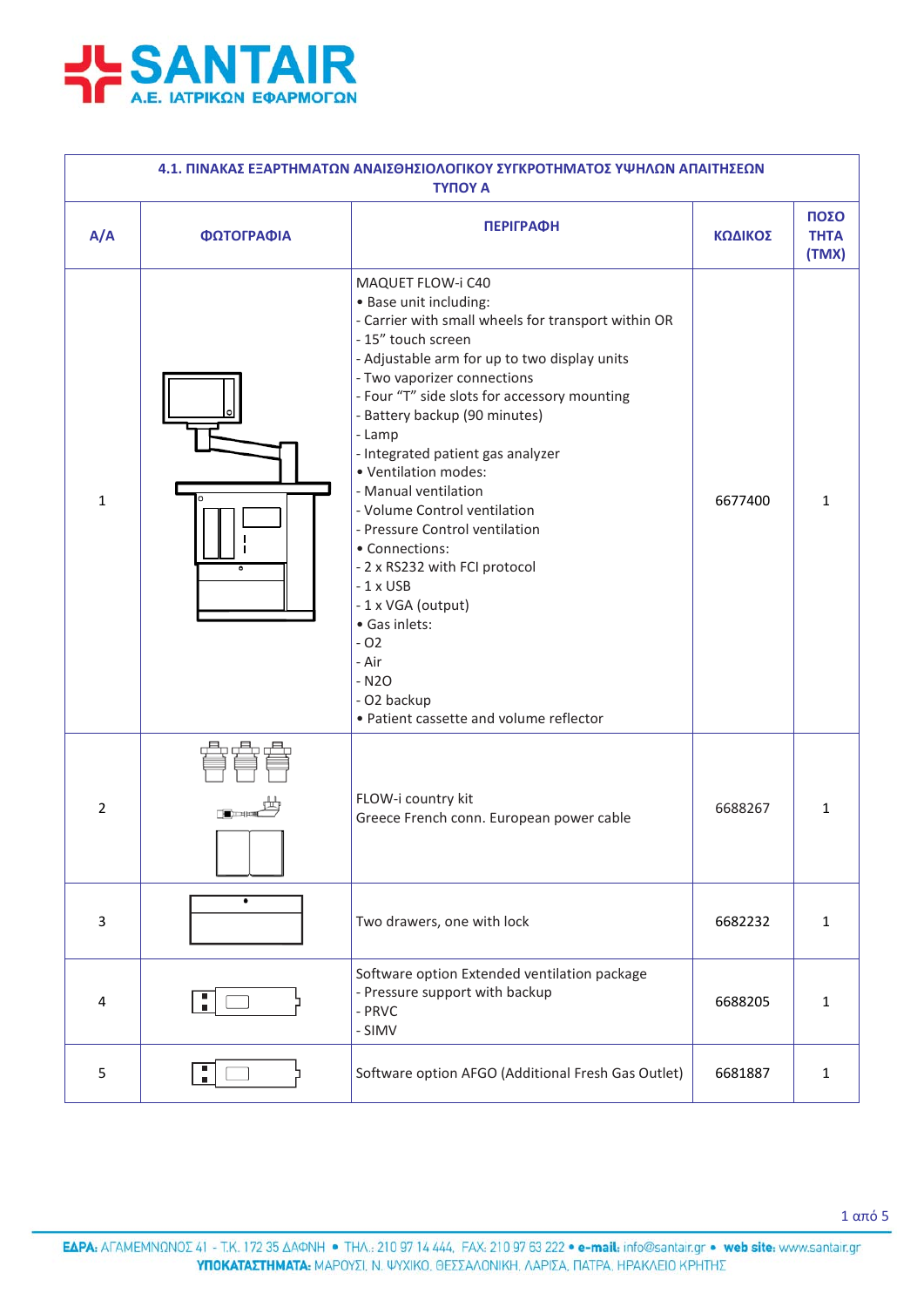

| 6              |                                 | Extra mains power outlets, IEC, 3 pcs<br>• 230 V - With isolation transformer                                                                                                                                                            | 6680180 | 1            |
|----------------|---------------------------------|------------------------------------------------------------------------------------------------------------------------------------------------------------------------------------------------------------------------------------------|---------|--------------|
| $\overline{7}$ |                                 | Integrated patient monitor power cable                                                                                                                                                                                                   | 6687100 | $\mathbf{1}$ |
| 8              |                                 | Auxiliary O2 and suction module<br>· Including:<br>- Rear handle for base unit<br>- Hydrofobic bacterial/viral filter, 5 pcs<br>- Silicone rubber tube between suction ejector and<br>suction bottle, length 1 m, Internal diameter 6 mm | 6679847 | $\mathbf{1}$ |
| 9              | $\Box$<br>( <b>BBIC)==CBB</b> I | Gas hose kit for auxiliary O2 and suction module<br>O2 + Air, French std./ISO color                                                                                                                                                      | 6682175 | $\mathbf{1}$ |
| 10             | 中国中国<br>$\mathbf{p}$            | Hose O2, gas backup ISO color                                                                                                                                                                                                            | 6683602 | 1            |
| 11             | <b>Charles</b><br>$\mathbf{p}$  | Hose N2O, gas backup ISO color                                                                                                                                                                                                           | 6683607 | $\mathbf{1}$ |
| 12             |                                 | Backup gas trolley 1 x O2 + 1 x N2O<br>· Pin-index yokes<br>· Including:<br>- Gas connector<br>- Pressure regulators<br>- Connection cable for pressure monitoring                                                                       | 6680165 | 1            |
| 13             |                                 | Mounting kit for VESA 75/100                                                                                                                                                                                                             | 6686577 | 1            |
| 14             |                                 | Vaporizer Sevoflurane, QUIK FIL®                                                                                                                                                                                                         | 6682285 | 1            |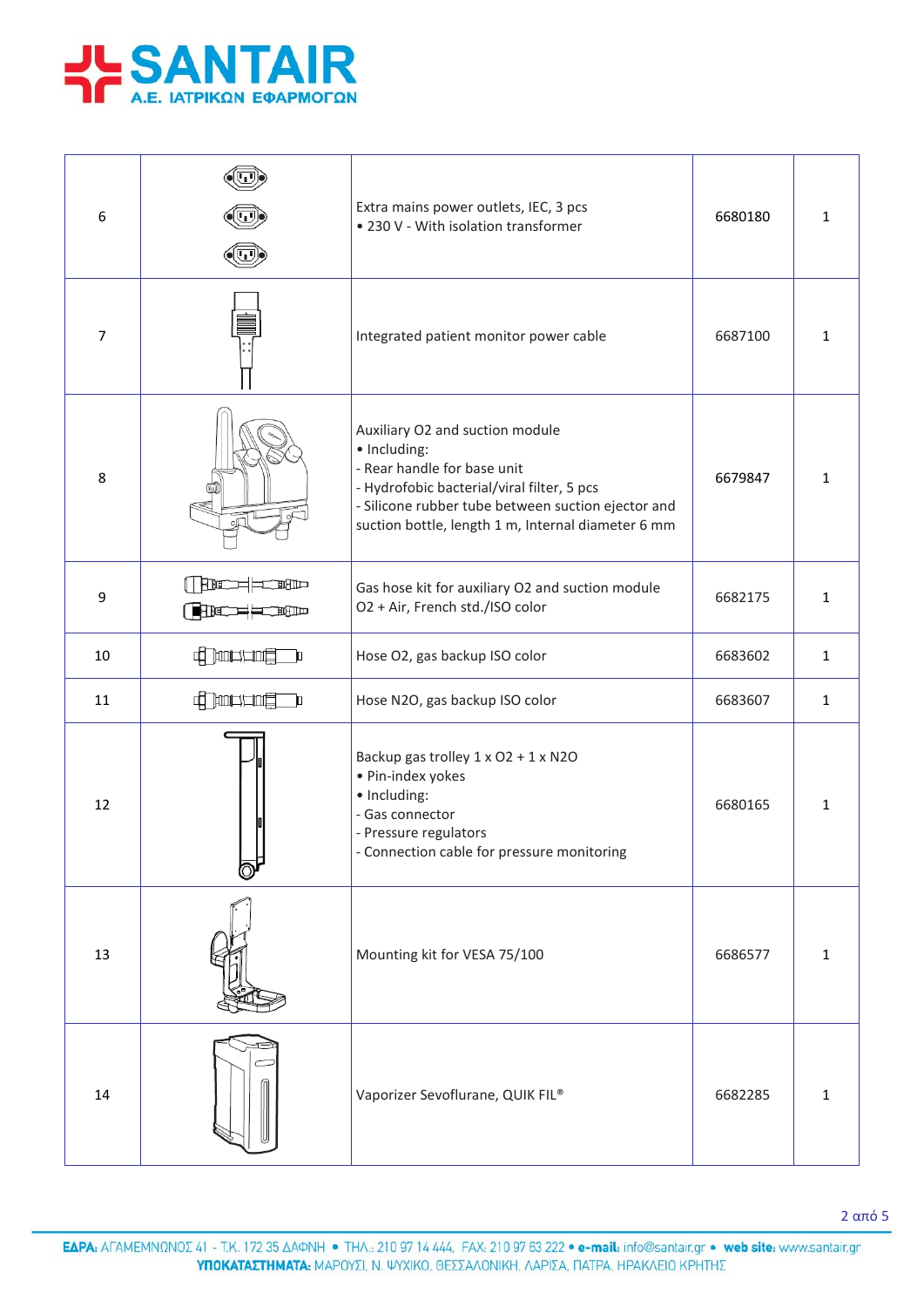

| 15 | Vaporizer Desflurane, Saf-T-Fil <sup>®</sup>                                                                                                                                                                                                                                                                         | 6682287  | $\mathbf{1}$ |
|----|----------------------------------------------------------------------------------------------------------------------------------------------------------------------------------------------------------------------------------------------------------------------------------------------------------------------|----------|--------------|
| 16 | Hose, O2, French standard (white) 3 m                                                                                                                                                                                                                                                                                | 6237684  | $\mathbf{1}$ |
| 17 | Hose, N2O, French standard (blue) 3 m                                                                                                                                                                                                                                                                                | 6676685  | $\mathbf{1}$ |
| 18 | Hose, Air, French standard (black/white) 3 m                                                                                                                                                                                                                                                                         | 6237692  | $\mathbf{1}$ |
| 19 | SL2700 Patient Monitor<br>Includes:<br>* Two module slots<br>* Hardwired Ethernet networking with interactive<br>capability<br>* Graphic and tabular trends<br>* Alarm limit review<br>* Configurable patient ID<br>* Support for USB mouse and keyboard, barcode<br>scanner, remote keypad and external nurse alert | 91387-27 | $\mathbf{1}$ |
| 20 | 15 Inch touchscreen LCD color display with<br>integrated speakers, Medical Grade                                                                                                                                                                                                                                     | 94263    | $\mathbf{1}$ |
| 21 | <b>Ultraview SL Command Module</b><br>Compact, integrated multi-parameter Module<br>Invasive/Cardiac Output Parameter Set<br>* Provides ECG, SpO2, NIBP, Cardiac Output, up to<br>four (4) pressures and two (2) temperatures,<br>compatible with 3, 5, or 10-lead Adult/Neonatal ECG<br>cables                      | 91496-C  | $\mathbf{1}$ |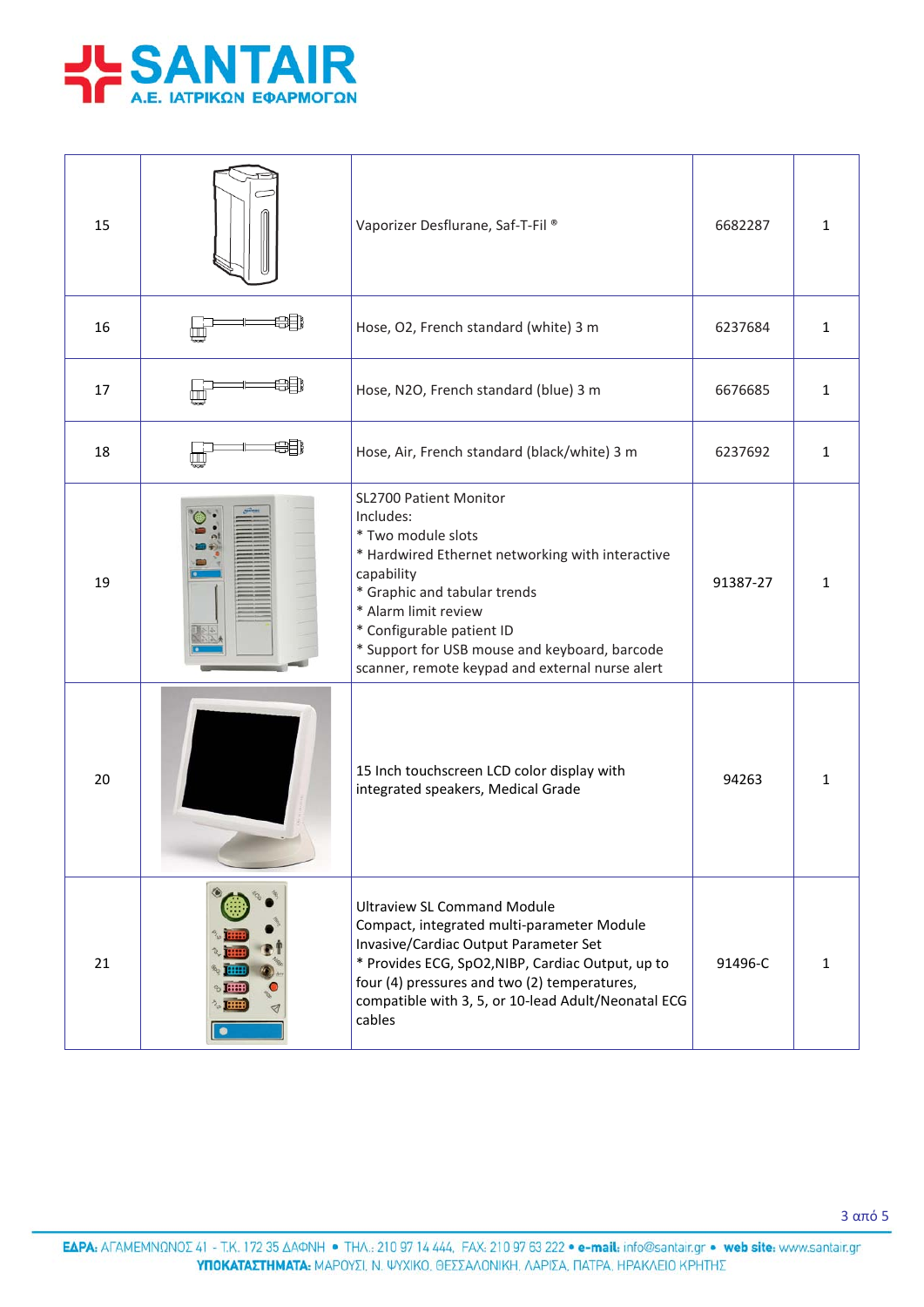

| 22 |           | Ultraview SL Bispectral Index (BISx) Module                                                       | 91482-A     | 1              |
|----|-----------|---------------------------------------------------------------------------------------------------|-------------|----------------|
| 23 |           | Flexport interface                                                                                | 91436       | 1              |
| 24 |           | Software option Eight waveforms                                                                   | 91387-08    | $\mathbf{1}$   |
| 25 |           | Software option Vital Signs Calculations<br>(Hemodynamic, Oxygenation, Ventilation, and<br>Renal) | 91387-N     | $\mathbf{1}$   |
| 26 |           | Software option Drug Dose Calculations Package                                                    | 91387-O     | $\mathbf{1}$   |
| 27 |           | Software option ST Segment Analysis<br>Displays ST levels for all available ECG leads             | 91496-S     | $\mathbf{1}$   |
| 28 |           | Software option Advanced Multiview Arrhythmia<br>(MVII)                                           | 91496-H     | $\mathbf{1}$   |
| 29 |           | Software option Adult/Neonatal Respiration                                                        | 91496-R     | $\mathbf{1}$   |
| 30 |           | Software option Masimo SpO2                                                                       | 91496-M     | $\mathbf{1}$   |
| 31 |           | Cable, ECG, shielded, 5-lead, 305cm/1ft, IEC                                                      | 700-0008-07 | $\mathbf{1}$   |
| 32 |           | Leadwire set, snap, ECG, 61cm/24in, IEC, 5lw/st, 1/st                                             | 700-0007-09 | $\mathbf 1$    |
| 33 |           | Masimo LNCS DC-I sensor, adult, reusable                                                          | 690-0247-00 | $\mathbf 1$    |
| 34 | G (I<br>口 | TruLink LNCS SpO2 cable, Masimo SET, 305 cm/10 ft                                                 | 700-0906-01 | $\mathbf{1}$   |
| 35 | 圖画        | TruLink dual invasive blood pressure adapter cable,<br>122 cm/4 ft                                | 700-0028-00 | $\overline{2}$ |